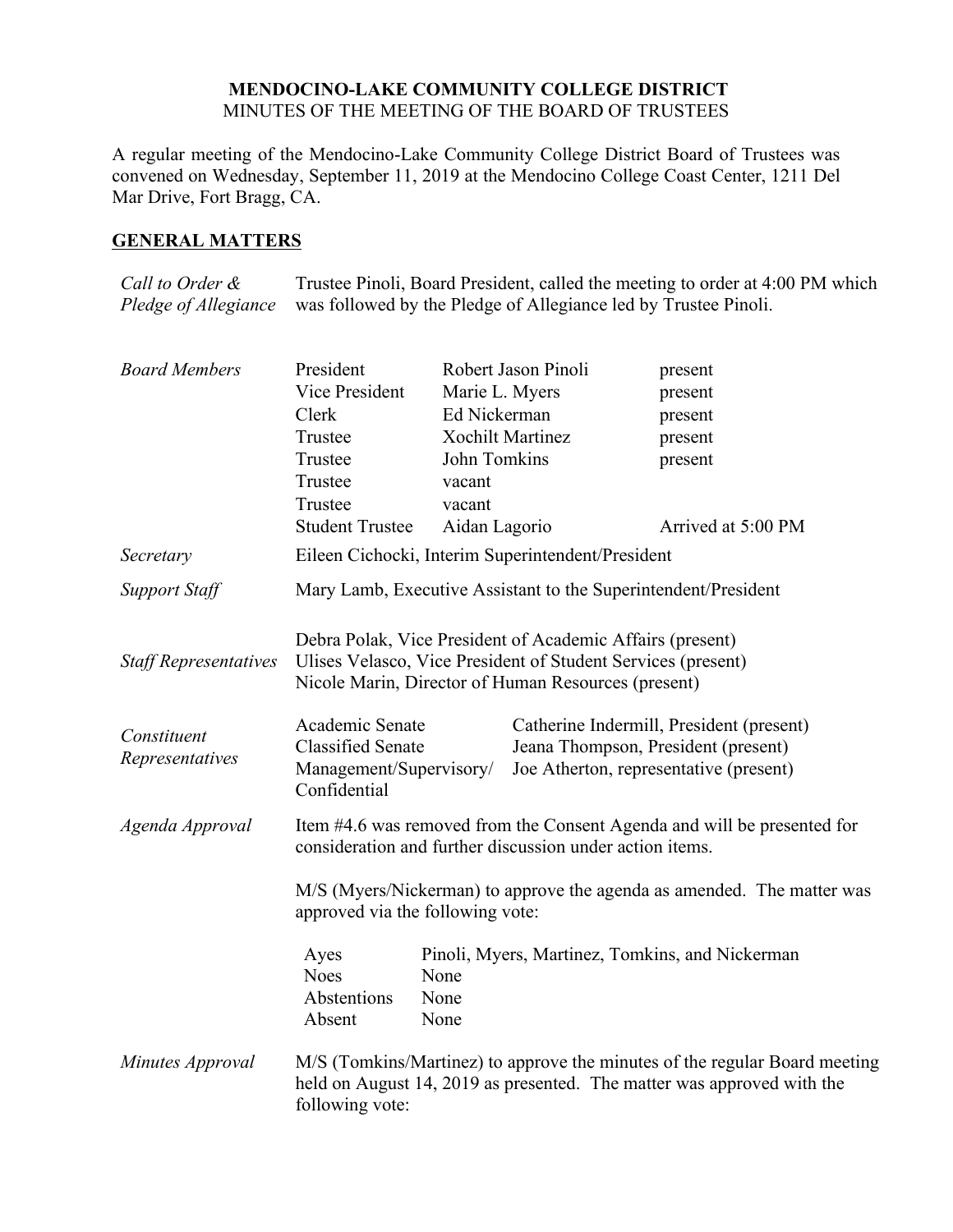| Pinoli, Martinez, Nickerman, Tomkins and Myers |
|------------------------------------------------|
| None                                           |
| None                                           |
| None                                           |
|                                                |

*Public Comments on Closed Session Items*

# **CLOSED SESSION**

The Board adjourned to Closed Session at 4:04 PM with Board President Pinoli stating items 2.1 and 2.3 would be discussed in closed session.

• There were no comments from the public on the closed session items.

#### **OPEN SESSION**

The Board returned to open session at 4:40 PM with Board President Pinoli stating there was nothing to report out from closed session.

*Report of Action Taken in Closed Session*

*Public Comments* • Toni Fort addressed the board as the Chapter President of Local SEIU 1031. She informed the board she felt a 5:00pm or 5:30pm start time of board meetings would be better for the employees and community members.

#### **PRESIDENT AND ADMINISTRATION REPORT**

A written report was presented by Interim Superintendent/President Cichocki.

Interim Superintendent/President Cichocki added the staff that participated in the recent chili cook-off had a great time at the popular community event. She also thanked the Vice Presidents for their input which is included in her written report. She added any suggestions for changes to the format or information included in her report would be welcomed.

#### **CONSENT AGENDA**

M/S (Myers/Nickerman) Board of Trustees does hereby approve the Consent Agenda as amended. The consent agenda was approved with the following vote:

| Ayes             | Tomkins, Pinoli, Martinez, Nickerman and Myers |
|------------------|------------------------------------------------|
| Noes             | None                                           |
| Abstentions None |                                                |
| Absent           | None                                           |

Items with an asterisk \* were approved by one motion as the Consent Agenda.

### **Personnel**

*Consideration to approve the personnel list – Short-Term Non Continuing (STNC)*  \*RESOLVED, That the Mendocino-Lake Community College District Board of Trustees does hereby ratify the employment of the short-term noncontinuing (STNC) employees as submitted and presented at the meeting pending receipt of all necessary employment eligibility requirements.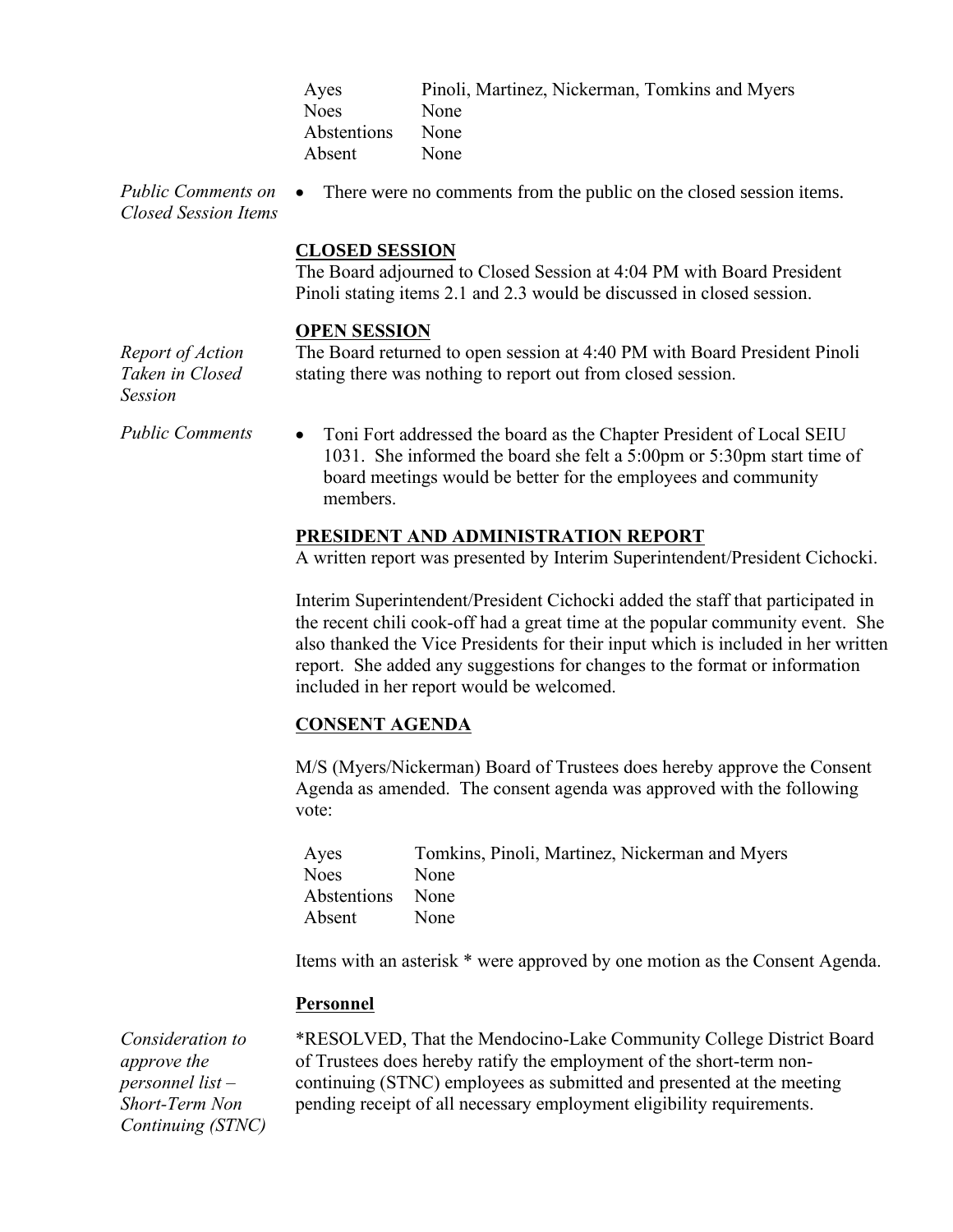| Employees |
|-----------|
|           |

| Consideration to<br>approve the<br>personnel list-<br><b>Part-Time Faculty</b>                                | eligibility requirements.                       | *RESOLVED, That the Mendocino-Lake Community College District Board<br>of Trustees does hereby approve the list of part-time faculty as submitted and<br>presented at the meeting pending receipt of all necessary employment                                        |
|---------------------------------------------------------------------------------------------------------------|-------------------------------------------------|----------------------------------------------------------------------------------------------------------------------------------------------------------------------------------------------------------------------------------------------------------------------|
| Consideration to<br>approve the list of<br><b>Volunteers</b>                                                  |                                                 | *RESOLVED, That the Mendocino-Lake Community College District Board<br>of Trustees does hereby approve the list of volunteers as presented.                                                                                                                          |
| Consideration to<br>approve the lateral<br>transfer - Classified                                              |                                                 | *RESOLVED, That the Mendocino-Lake Community College District Board<br>of Trustees hereby approves the lateral transfer of Eliza Fields to<br>Administrative Assistant II, effective September 16, 2019.                                                             |
| Consideration to<br>ratify the Mendocino<br>College Federation<br>of Teachers (MCFT)<br>One-Time<br>Agreement |                                                 | *RESOLVED, That the Mendocino-Lake Community College District Board<br>of Trustees hereby ratifies the One-Time Agreement dated August 22, 2019<br>between the Mendocino-Lake Community College District and the Mendocino<br>College Federation of Teachers (MCFT). |
| Donations                                                                                                     | <b>Other Items</b><br>Bill Tarver as presented. | *RESOLVED, That the Mendocino-Lake Community College District Board<br>of Trustees does hereby accept the donated items from Ehlixterli Aguilar and                                                                                                                  |
| Public Hearing on<br>the Proposed<br><b>Adopted Budget</b>                                                    |                                                 | Board President Pinoli opened the public hearing at 4:50 PM. With no<br>comments from the public heard he then closed the public hearing at 4:51 PM.                                                                                                                 |
| 2019/2020 Adopted<br><b>Budget</b>                                                                            | <b>ACTION ITEMS</b><br>following action:        | After reviewing the information presented and discussion, the board took the                                                                                                                                                                                         |
|                                                                                                               | following vote:                                 | M/S (Nickerman/Myers) that the Mendocino-Lake Community College<br>District Board of Trustees does hereby adopt the proposed 2019/20 Adopted<br>Budgets as presented and shown on Attachments A through I with the                                                   |
|                                                                                                               | Ayes<br><b>Noes</b><br>Abstentions<br>Absent    | Tomkins, Myers, Pinoli, Martinez and Nickerman<br>None<br>None<br>None                                                                                                                                                                                               |
| 2019/2020 District<br>Priorities                                                                              | following action:                               | After reviewing the information presented and discussion, the board took the                                                                                                                                                                                         |
|                                                                                                               |                                                 | M/S (Nickerman/Myers) that the Mendocino-Lake Community College<br>District Board of Trustees does hereby establish the 2019/2020 District                                                                                                                           |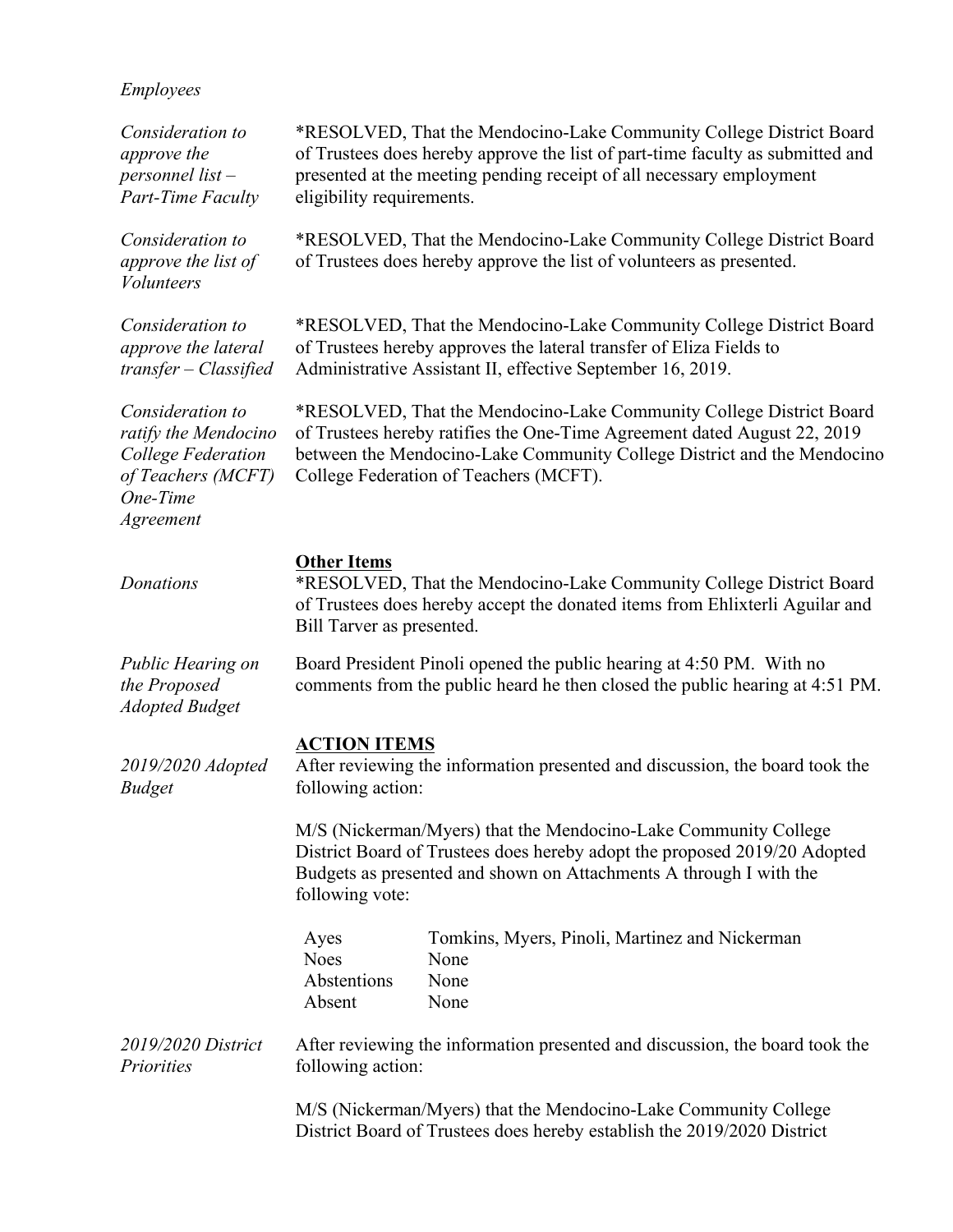Priorities as presented with the following vote:

| Ayes        | Tomkins, Myers, Pinoli, Martinez and Nickerman |
|-------------|------------------------------------------------|
| <b>Noes</b> | None                                           |
| Abstentions | <b>None</b>                                    |
| Absent      | None                                           |

Discussion continued regarding the HEP program which we recently learned has not been refunded. Jackeline Orozco, HEP Director, addressed the board regarding the program and the services it provides to the community. She also requested the board take action to fund the program through the spring 2020 semester.

After discussion, it was decided that an update on the HEP program would be presented at the October 2019 board meeting.

|                                                                                                     |                                                                                                                                                                                                                                                                                   | After discussion, it was decided that an update on the HEP program would be<br>presented at the October 2019 board meeting.                                                                                                                                                      |  |
|-----------------------------------------------------------------------------------------------------|-----------------------------------------------------------------------------------------------------------------------------------------------------------------------------------------------------------------------------------------------------------------------------------|----------------------------------------------------------------------------------------------------------------------------------------------------------------------------------------------------------------------------------------------------------------------------------|--|
| Consideration to                                                                                    | After review and discussion, the board took the following action:                                                                                                                                                                                                                 |                                                                                                                                                                                                                                                                                  |  |
| ratify the Mendocino<br>College Federation<br>of Teachers (MCFT)<br>Tentative<br>Agreement, 2019/20 |                                                                                                                                                                                                                                                                                   | M/S (Tomkins/Nickerman) that the Mendocino-Lake Community College<br>District Board of Trustees hereby ratifies the 2019/20 Tentative Agreement<br>between the Mendocino-Lake Community College District and the Mendocino<br>College Federation of Teachers (MCFT).             |  |
|                                                                                                     | Ayes<br><b>Noes</b><br>Abstentions<br>Absent                                                                                                                                                                                                                                      | Tomkins, Myers, Pinoli, Martinez and Nickerman<br>None<br>None<br>None                                                                                                                                                                                                           |  |
| Public Hearing -<br>Appointment to Fill<br>Trustee Area #7<br>Vacancy - Time<br>Certain $-5:15 PM$  | Board President Pinoli opened the public hearing at 5:15 PM for the purpose of<br>interviewing the potential trustee candidates to fill Trustee Area #7. The Board<br>interviewed the four candidates by asking a list of several questions that were<br>asked of each candidate. |                                                                                                                                                                                                                                                                                  |  |
|                                                                                                     |                                                                                                                                                                                                                                                                                   | The Board took a 10-minute recess at the conclusion of the interviews at 6:15<br>PM. The board returned to open session at 6:29 PM. There were no<br>comments from members of the public regarding the candidates interviewed.<br>The public hearing was then closed at 6:39 PM. |  |
| Selection of<br><b>Provisional Board</b><br>Member - Trustee<br>Area #7                             | Upon completion of the candidate interviews and reviewing the information<br>presented and discussion, the board took the following action:                                                                                                                                       |                                                                                                                                                                                                                                                                                  |  |
|                                                                                                     | M/S (Tomkins/Martinez) that the Mendocino-Lake Community College<br>District Board of Trustees does hereby appoint TeMashio Anderson to fill the<br>vacant position in Trustee Area #7 until the next election which will take place<br>in November 2020.                         |                                                                                                                                                                                                                                                                                  |  |
|                                                                                                     | Ayes                                                                                                                                                                                                                                                                              | Tomkins, Martinez, Pinoli                                                                                                                                                                                                                                                        |  |
|                                                                                                     | <b>Noes</b><br>Abstentions                                                                                                                                                                                                                                                        | Nickerman, Myers<br>None                                                                                                                                                                                                                                                         |  |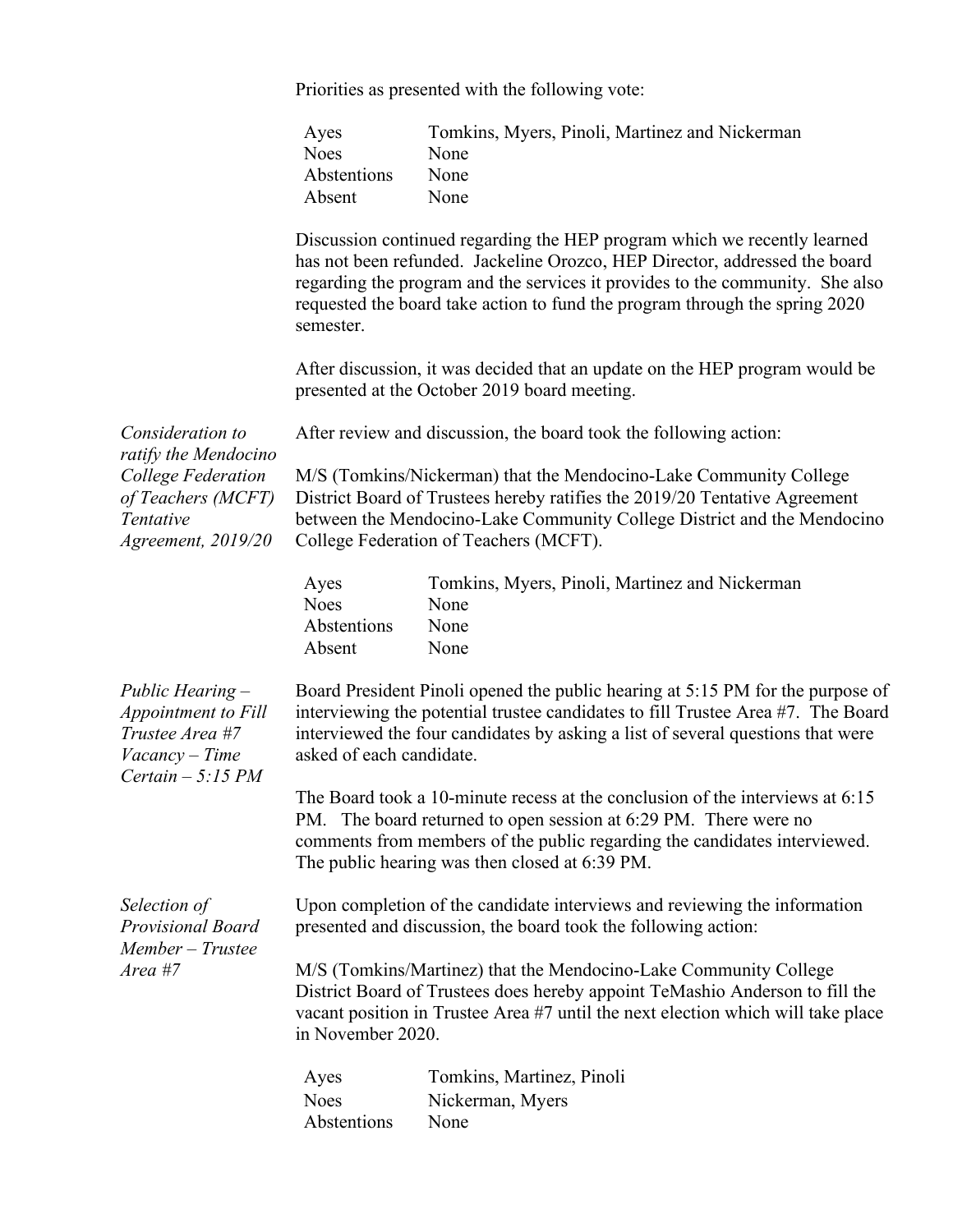| Absent | None |
|--------|------|
|        |      |

The Board took a brief recess to confer with legal counsel at 6:55 PM. The Board returned to open session at 7:02 PM.

*Oath of Office* After conferring with legal counsel, the Board determined the Oath of Office will be administered at either the September 26, 2019 special meeting or the October 9, 2019 regular meeting.

# **INFORMATIONAL REPORTS**

*Mendocino College Foundation, Inc.* A written informational report was submitted by Katie Fairbairn, Executive Director of the Mendocino College Foundation. She also distributed a flyer on behalf of Reid Edelman and Doug Browe for the Phoenix project. She added a flyer will be coming out in a week or so regarding a fund raising effort currently taking place to send students to the Kennedy Center awards.

*Friends of the Mendocino College Coastal Field Station and Natural Sciences Affiliate*

*Reports*

A written informational report was submitted by Dr. Steve Cardimona.

#### *Constituents Group Academic Senate*

A written report was submitted by Academic Senate President Catherine Indermill. She also thanked the trustees for their earlier discussion regarding the High School Equivalency Program (HEP).

#### *Classified Senate*

A written report was submitted by Classified Senate President Jeana Thompson who stated she had nothing to add.

## *Management/Supervisory/Confidential*

A written report was submitted by Management/Supervisory/Confidential President Judy Kanavle. Representative Atherton stated he had nothing to add to the report.

*Board Policy Additions and Revisions - First Reading* Board policy 5140 – Disabled Student Programs and Services was presented as information for review. Discussion and/or adoption of this policy will take place at the October 2019 board meeting.

## **TRUSTEE COMMUNICATION**

*Trustee Reports* Trustees commented orally on their recent college-related activities.

Student Trustee Lagorio stated he attended the Student trustee conference recently held in San Diego and appreciated and enjoyed the opportunity to interact with other student trustees from across the state.